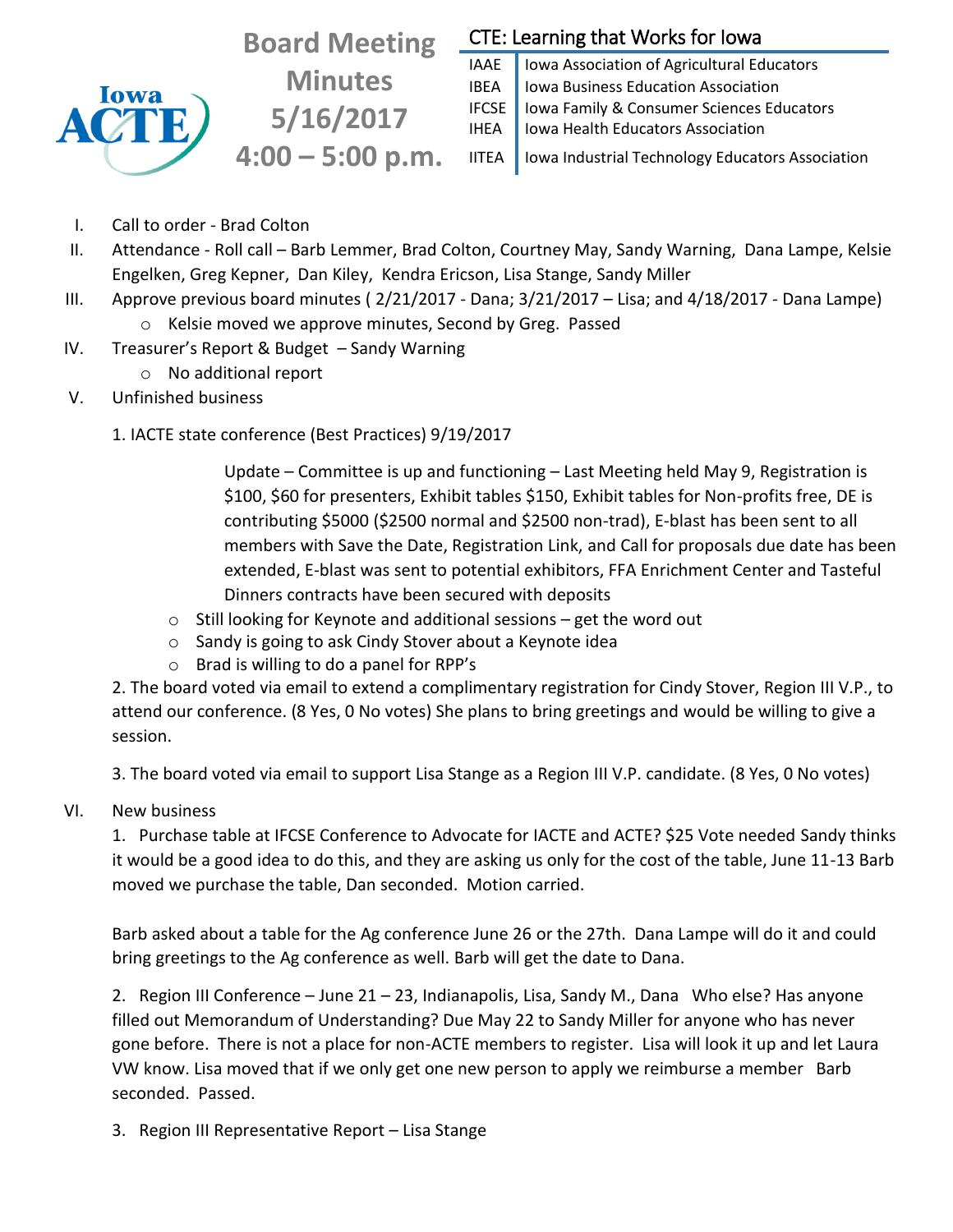The teacher shortage group will be presenting a request for ACTE funds to help market CTE education and CTE education as a profession across our region. There are some strong ties to this and the CTE Advance webinar on research

4. DE Liaison Report – Lisa Stange

RPP's are being submitted the majority are in. The bill for holding over funds was not acted on so it is potential for next year. There was a component that shared that would allow for consumables to be purchased with these dollars (with some stipulations).

People are starting to submit their CTE reporting application student assessment and proficiency data. Due date is end of June.

5. Division Reports (highlight upcoming initiatives/concerns/help needed) Please give names of new representatives for 2017-2018 if known.

- a. IAAE Courtney May Ag teachers doing year end reporting for SCERTA and SAE Sept 19<sup>th</sup> is the south central CDE day so Ag's attendance may be down for conference
- b. IBEA Sandy W 7 PD workshops available this summer, 4 for credit. MBA Research is being used for curriculum development, October conference
- c. IFCSE Kelsie Engelken & Courtney Teghtmeyer Conference June 11-13 in Ames award applications are due this weekend
- d. IHEA Kendra Ericson Finishing planning their conference June 29-30. Posted on their website. Sandy asked about bringing greetings and when. Kendra will send Sandy an email.
- e. IITEA Greg Kepner & Dan Kiley no report at this time
- f. ISCA Meri Edel no report
- 6. Program of Work Committee Reports
	- o IACTE Conference Greg Kepner, Sandy Miller (see above) Sandy Warning encouraged everyone to register for the IACTE conference
	- $\circ$  Awards and Scholarships Dana Lampe May 15<sup>th</sup> was the official deadline for the Bunting scholarship award. We received two nomination letters for one student. It will be awarded at our conference this fall.

We want all divisions to submit their award winners from conferences September 15<sup>th</sup> (actually conference is the 19<sup>th</sup>, so she would like to have it changed to September 1<sup>st</sup> --- Dana will send it to the committee to decide.

Dana will send information to each division rep and the awards people.

- o Membership Report Sandy Miller 4 new members, 1 additional and 3 renewals for a total of 478 paid members
- $\circ$  Policy Development Barb Lemmer need presenters for SAI (Aug. 2<sup>nd</sup>), IASB (Nov 15 and 16) and Counselors convention. June  $2^{nd}$  Sandy and Barb will work on a spreadsheet for a plan and people. Lisa asked about a one-page leave behind for programming and advocacy. Sandy Warning is going to come up with something.
- $\circ$  Communications Barb Lemmer nothing else